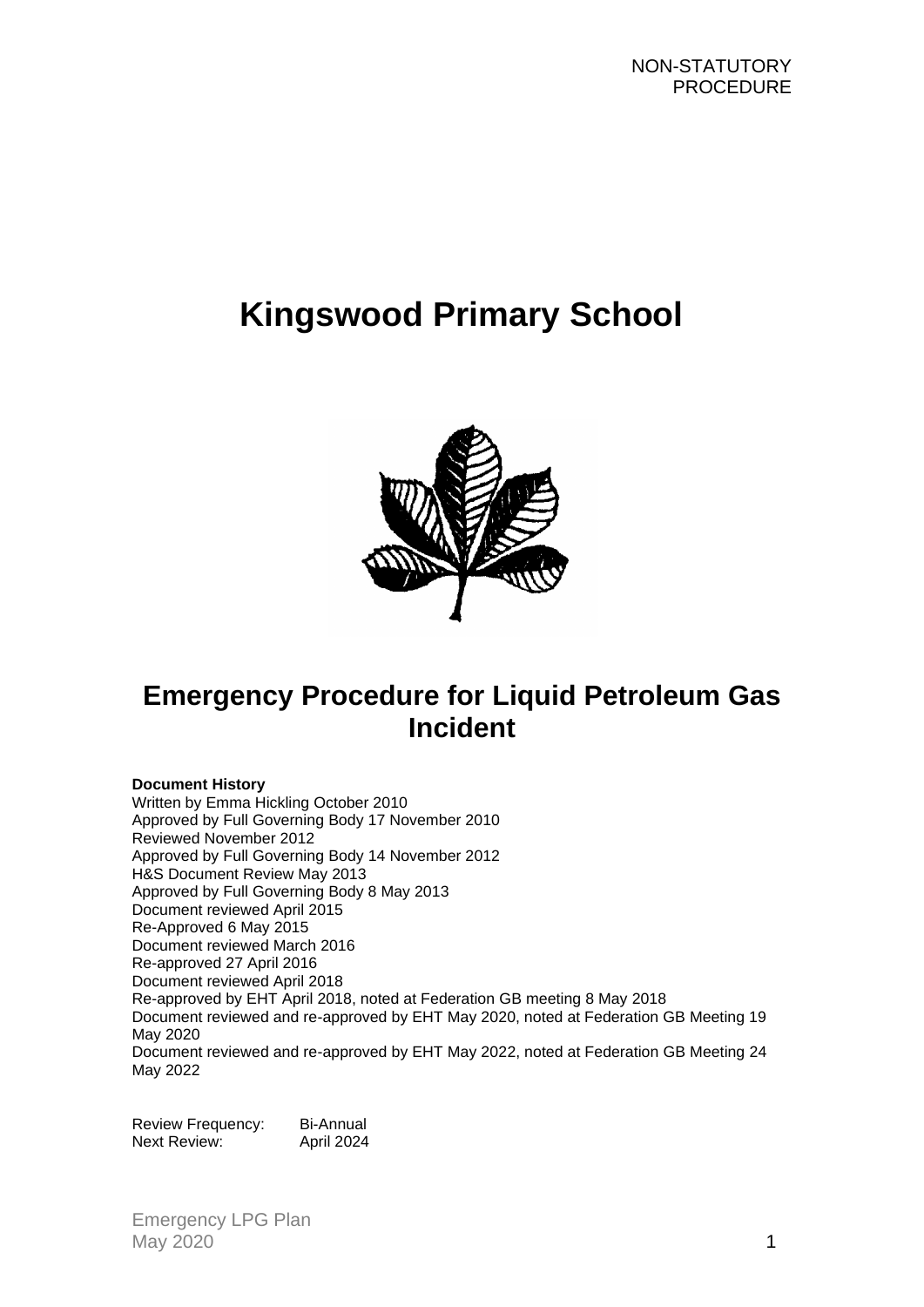## **Contents**

*Throughout the document the term 'Headteacher' may refer to the position of Executive Headteacher or Head of School (depending who is based on site)*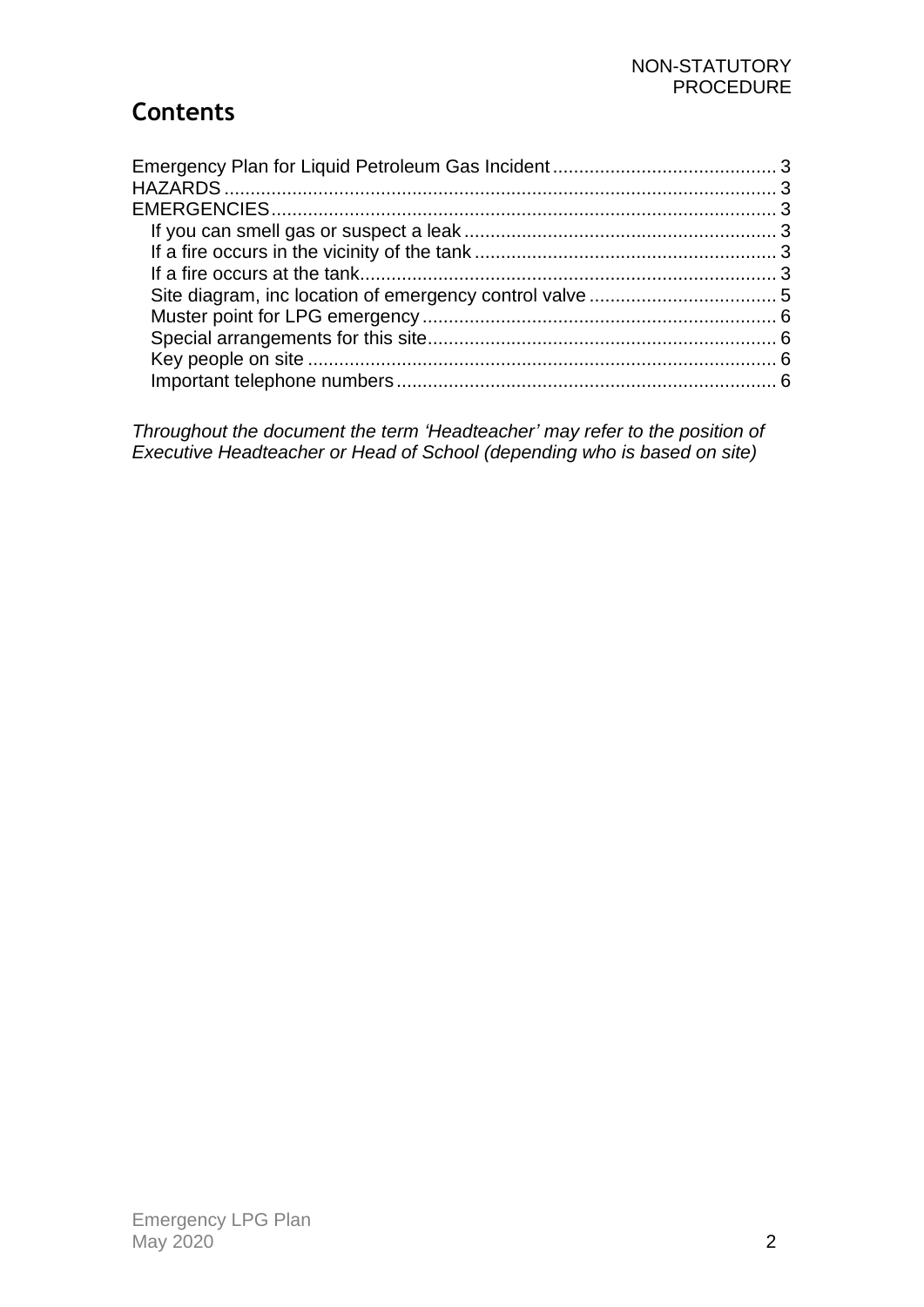<span id="page-2-0"></span>The person in control at premises where LPG is stored in bulk tanks must complete the boxes overleaf and

- circulate to all staff who need to know what to do
- put in a prominent place for a visual reminder
- bring to the attention of anyone hiring or using the premises out of hours

#### <span id="page-2-1"></span>**HAZARDS**

LPG is an extremely flammable gas which is heavier than air, so leaks can sink into underground spaces and voids under buildings.

If inhaled, it can cause nausea, headache and drowsiness. In poorly ventilated areas, unconsciousness and asphyxiation may result.

A gas leak from a tank or from pipework may also lead to an explosion and/or a fire, so it is important that everyone is aware of the emergency procedures for your premises.

#### <span id="page-2-2"></span>**EMERGENCIES**

#### <span id="page-2-3"></span>**If you can smell gas or suspect a leak**

- do not switch on or off any lights or electrical equipment, including fire alarm call points
- do not use any naked flames or use cooking equipment
- do not smoke
- if the smell is indoors, open windows and ventilate all low level areas
- close the emergency control valve outside the premises
- close the isolation valve on the tank itself if you can do so safely
- contact Calor on their emergency telephone number:

### **0845 7 444 999**

#### <span id="page-2-4"></span>**If a fire occurs in the vicinity of the tank**

- activate the evacuation plan for your premises\*
- dial 999 immediately to call Kent Fire and Rescue
- tell them there is an LPG tank on the premises
- if the fire is small, and has not yet reached the tank or pipework, consider whether it is possible to use a fire extinguisher on the fire, providing you have been trained to do so.
- close the emergency control valve if safe to do so.
- if in any doubt, leave the premises and go to a safe place
- be alert to changes in wind direction that might make it necessary to change location of safe place

### <span id="page-2-5"></span>**If a fire occurs at the tank**

Emergency LPG Plan  $\text{May } 2020$  3 do not try to fight the fire yourself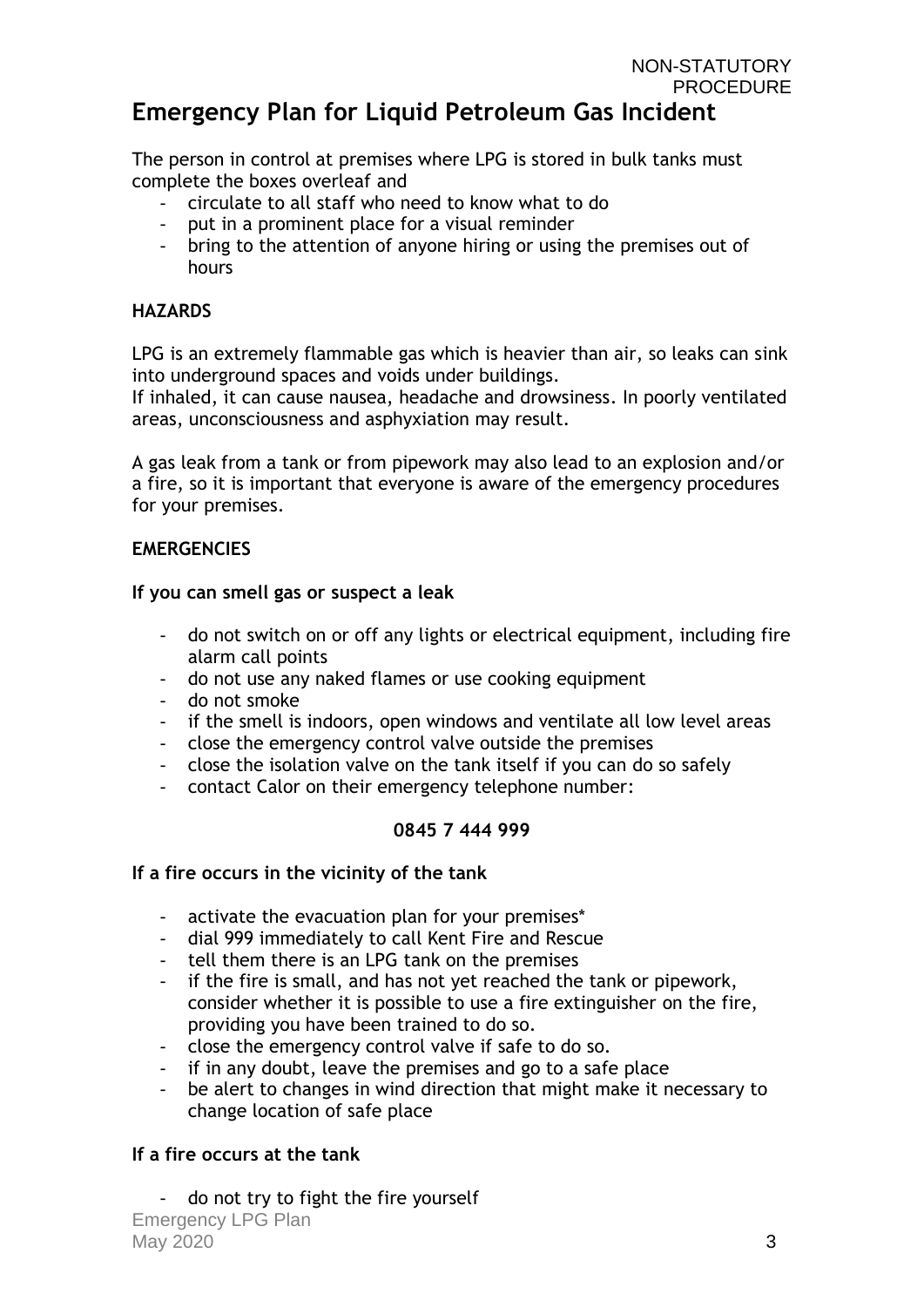- activate the evacuation plan for your premises\*
- dial 999 immediately to call Kent Fire and Rescue
- tell them there is an LPG tank on the premises
- close the emergency control valve if safe to do so.
- leave the premises and go to a safe place

*\* Consider changing your normal muster point for fire, if it is in the vicinity of the LPG tank*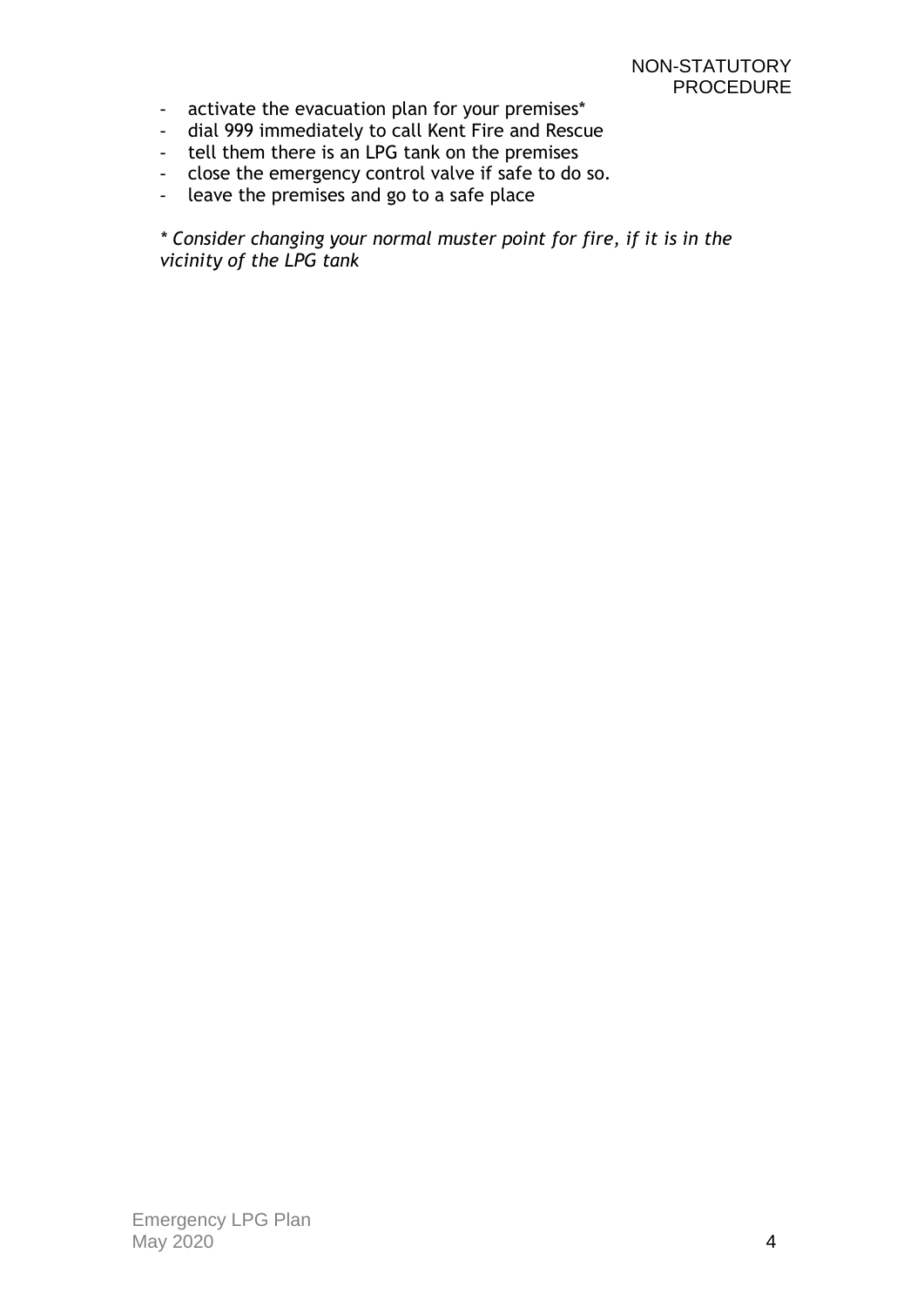### NON-STATUTORY PROCEDURE **Site diagram, inc location of emergency control valve**

<span id="page-4-0"></span>